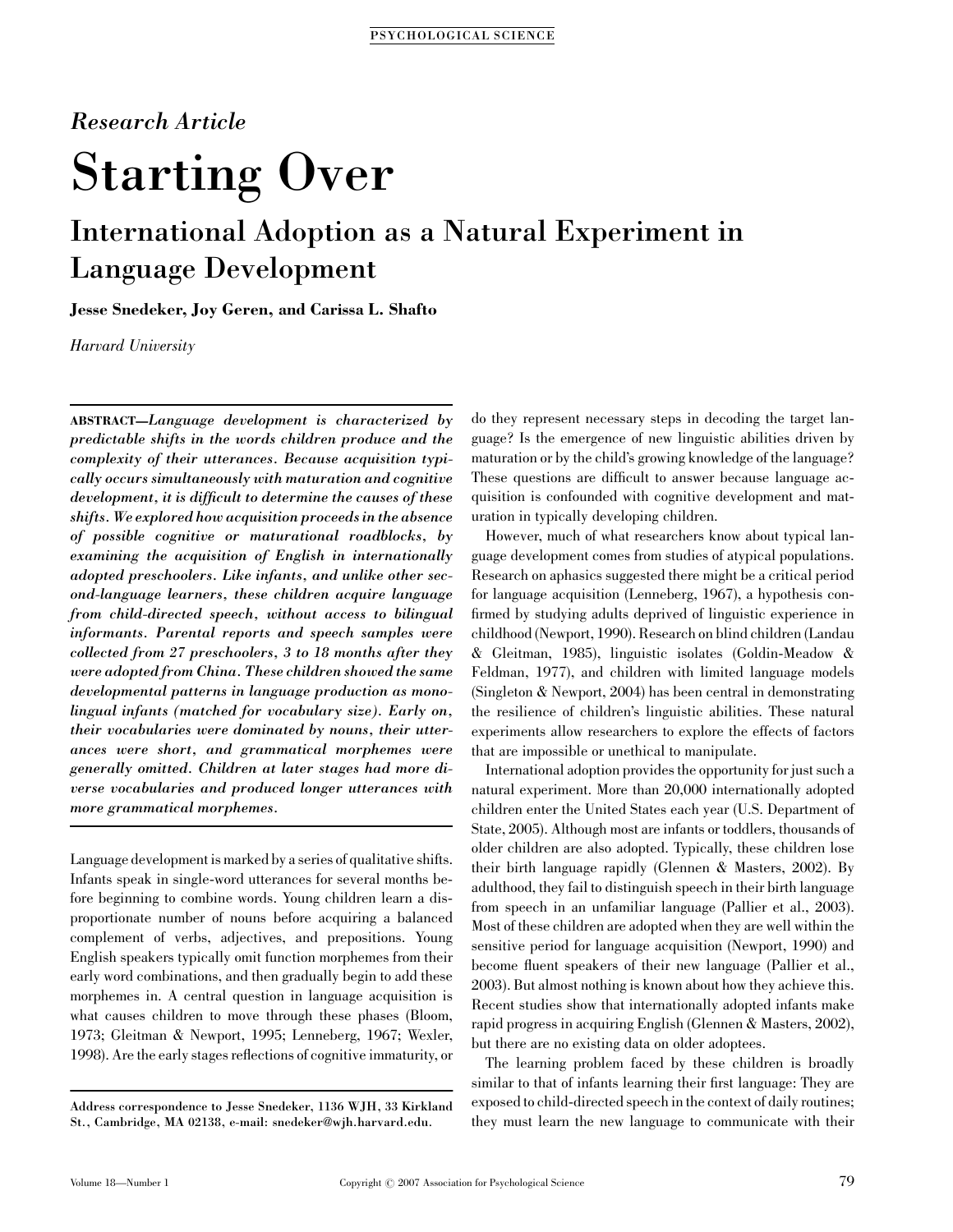families; they have little access to text or bilingual informants; and they lack many of the metalinguistic abilities available to older children and adults. However, these children are more cognitively and physically mature than their infant counterparts and have already started to learn one language.

In the current study, we compared language acquisition in internationally adopted preschoolers and monolingual infants. Our goal was to explore the role that cognitive development and maturation play in shaping the course of first-language acquisition by examining how acquisition proceeds when the possible developmental and maturational roadblocks have been removed. By doing this, we hoped to distinguish between two broad classes of hypotheses about qualitative changes during language acquisition:

Developmental hypotheses: Theories of this kind attribute the order of acquisition or the emergence of new abilities to changes in learners that are independent of their experience with a given language. According to this view, immaturity constrains language acquisition, limiting the kinds of words that children can learn, the kinds of representations they can create, or the kinds of utterances they can produce. When these roadblocks are removed, either by biological maturation or by cognitive development, children can acquire new linguistic abilities.

Contingent-acquisition hypotheses: These theories attribute qualitative shifts during acquisition to the interdependence of different linguistic representations or processes. On this view, the emergence of new abilities is driven by the child's growing knowledge of the language. If knowledge of form A is necessary for acquiring form B, then the acquisition of B will have to await the acquisition of  $A<sup>1</sup>$ .

Critically, this distinction between developmental and contingent-acquisition hypotheses is orthogonal to the nativist/empiricist and domain-specific/domain-general dichotomies that organize theoretical discourse on language development. Thus, there are developmental hypotheses that invoke the maturation of language-specific innate abilities, such as Wexler's optional infinitive hypothesis (1998), and others that invoke domaingeneral changes in memory and representational abilities (see, e.g., Shore, 1986). Likewise, there are contingent-acquisition hypotheses that are grounded in innate domain-specific knowledge of language (Snedeker & Gleitman, 2004), and others that rely on domain-general learning mechanisms (Bates & Goodman, 1997).

The popularity of theories linking language development to cognitive development has waned with the erosion of Piagetian dominance in developmental psychology. The failure to find robust correlations between linguistic milestones and Piagetian tasks led some observers to conclude that general cognitive factors are unlikely to account for broad changes in language development (for discussion, see Gopnik & Meltzoff, 1997). However, we know of no conclusive evidence against developmental hypotheses. The rise of domain-specific accounts of cognitive development merely increases the number of possible cognitive precursors to linguistic skills. Patterns of association and disassociation do not bear directly on developmental accounts that are domain-specific and maturational. Furthermore, recent examinations of acquisition in children with developmental disorders suggest that language and cognitive development may be closely associated during early childhood (see Thomas & Karmiloff-Smith, 2005, for review).

In this article, we explore two patterns in early language development that could be explained by either developmental hypotheses or contingent acquisition. We begin by describing these patterns and discussing how they could be explained under each theory. Then we briefly examine why prior research on second-language acquisition has not resolved these issues.

# CHANGES IN VOCABULARY COMPOSITION

Children's early vocabularies are dominated by nouns that refer to people, animals, and movable objects. Although adults speak to children in full sentences, complete with verbs and function words, these elements are massively underrepresented in children's early vocabularies (Bates, Dale, & Thal, 1995; Gentner, 1982). This is true not only in English, but also in languages like Mandarin and Korean, in which verbs frequently occur in perceptually salient positions (for review, see Gentner & Boroditsky, 2001). This input-output disparity can be plausibly attributed to the conceptual limitations of young children (Huttenlocher, Smiley, & Ratner, 1983; Macnamara, 1972). Perhaps the relative dearth of verbs and adjectives in early speech is attributable to the infant's inability to conceive of relations, states, or actions, and the overabundance of nouns is attributable to the conceptual primacy of object categories.

Alternatively, the changing composition of children's lexicons could reflect linguistic rather than conceptual growth (Gillette, Gleitman, Gleitman, & Lederer, 1999; Snedeker & Gleitman, 2004). An infant who is just breaking into language has to learn the meaning of a word by observing the situational contexts in which it is used. Older children, who have already acquired sizable vocabularies, can also use the sentence in which the word appears. To simulate the effects of linguistic development in the absence of cognitive limitations, Gleitman and her colleagues asked adults to identify words from different representations of the contexts in which they occurred in child-directed speech (Gillette et al., 1999; Snedeker & Gleitman, 2004). When the adults were limited to situational cues, they could identify only the concrete nouns. But when given information about the linguistic context, they were able to learn the verbs as well.

<sup>&</sup>lt;sup>1</sup>The contingent-acquisition hypotheses we consider make the weaker claim that one type of knowledge is needed for efficient acquisition or utilization of another type. This is desirable because the phenomena under consideration are strong but violable (e.g., children do learn some verbs early on).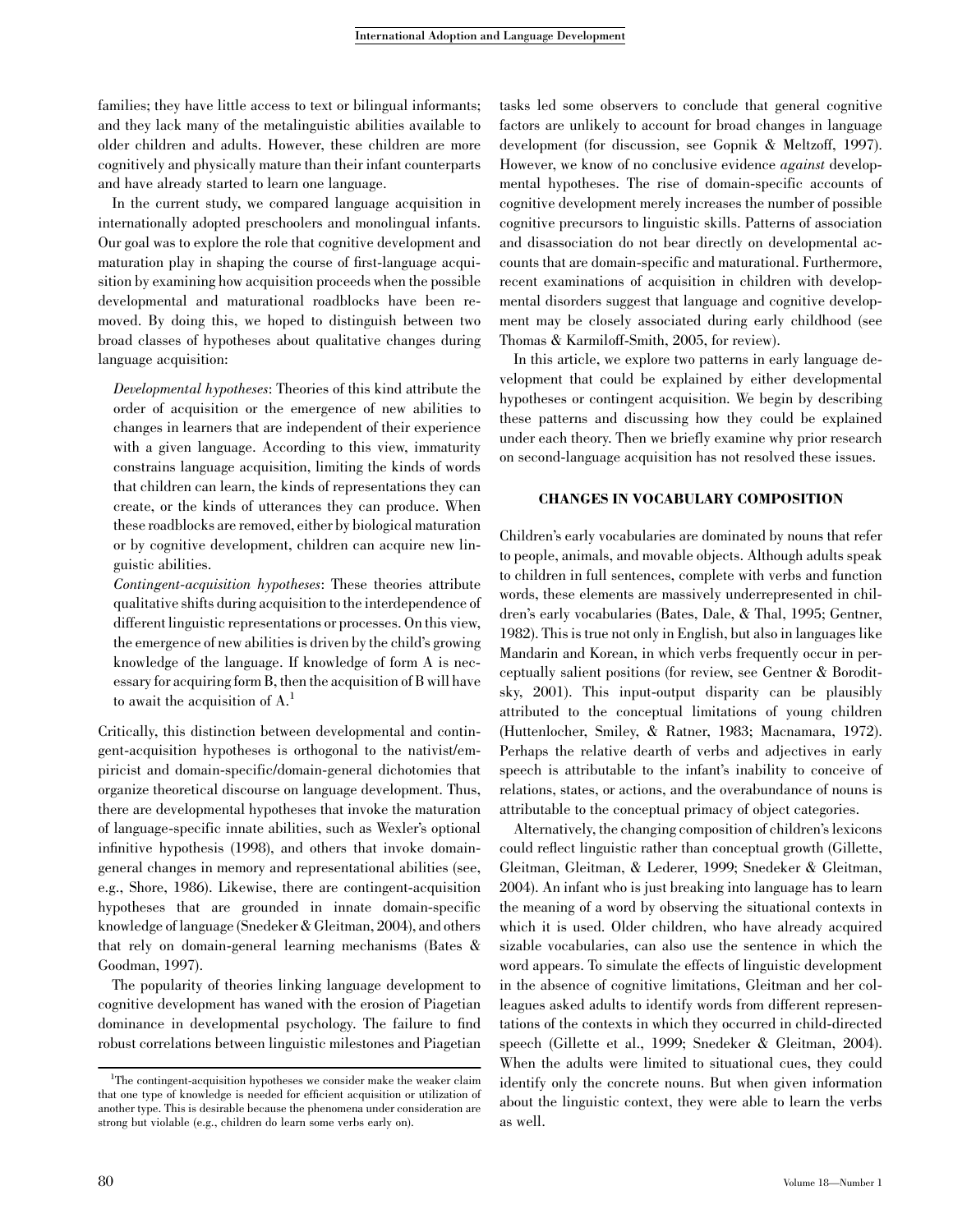These human simulations demonstrate that changes in vocabulary composition are not necessarily attributable to changes in the learner's conceptual repertoire. But there are several differences between this experimental paradigm and the experiences of young language learners that might limit the validity of the simulations. In contrast, the task and input of internationally adopted children appear to closely parallel those of infant learners. Like infants, adopted children get prolonged exposure to their new language in the context of meaningful social interactions. Like infants, they must simultaneously isolate the words and determine what they mean. However, like the adults in Gleitman's simulations, adopted children are more cognitively mature than infants. If shifts in vocabulary composition primarily reflect the changing cognitive capacities of the learner, then newly adopted children should acquire words from a variety of categories, much like their monolingual agemates. However, if vocabulary composition is largely a function of the learner's linguistic knowledge, and its effects on his or her representation of the input, then adopted children should initially be restricted to the types of words learned by infants.

### EARLY GRAMMATICAL DEVELOPMENT

Similar questions have been raised about the role of maturation and cognitive development in children's early combinatorial speech. For months after they begin speaking, infants are typically limited to one-word utterances. The appearance of word combinations, at around 17 to 22 months, has been attributed to linguistic maturation or cognitive development, as well as to the accumulation of linguistic knowledge (Bates et al., 1995; Bloom, 1973; Shore, 1986). At around 24 to 30 months of age, children show a second burst of syntactic activity, adding determiners, auxiliaries, and inflectional markers to their formerly sparse utterances (Brown, 1973).

Studies in several languages have demonstrated that these shifts are strongly correlated with the size of the child's expressive vocabulary (Bates & Goodman, 1997; Caselli, Casadio, & Bates, 1999; Thordardottir, Weismer, & Evans, 2002), raising the intriguing possibility that lexical growth is causally related to syntactic development. In research supporting this hypothesis, Bates and her colleagues demonstrated that these correlations hold up in atypical populations such as early talkers, late talkers, and children with Williams syndrome (Bates & Goodman, 1997). However, these studies cannot rule out the possibility that both lexical and syntactic acquisition depend on the development of some other cognitive ability, one that is accelerated for early talkers, delayed for late talkers, and selectively spared in Williams syndrome (e.g., auditory memory). One can test this hypothesis by examining the relation between lexical development and grammatical development in adopted preschoolers. If they are causally linked, then the relation should persist in maturationally advanced learners. In contrast, if the correlation is created by rate-limiting development in another

Volume 18—Number 1  $81$ 

domain, then it should be possible to find disassociations in older learners.

# COMPARING FIRST- AND SECOND-LANGUAGE ACQUISITION

Many researchers have explored the parallels between first- and second-language acquisition, finding both similarities and discrepancies (Ellis, 1994; Freeman & Freeman, 2001). But none of this work addresses the questions that motivated our study. Research on second-language acquisition typically focuses on the development of specific syntactic constructions that appear later in first-language development than the qualitative shifts explored in this article. There is little work on the composition of the lexicon in second-language learners or the relation between early lexical and grammatical development (but see Marchman, Martínez-Sussmann, & Dale, 2004). Furthermore, the most commonly studied populations, students receiving formal language instruction or immigrants learning a language in the workplace or on the playground, are in language environments that are radically different from those of infants, making it unclear whether differences in first- and second-language acquisition are due to maturity or to differences in the learners' input and motivations.

Finally, most studies of second-language acquisition have examined adults or children over age 6. Our goal was to find out whether cognitive changes occurring between 16 and 30 months of age shape early language acquisition. When one compares infants with adults, one cannot isolate the effects of these early developmental changes from age-related changes that occur during middle childhood and adolescence. Because these later changes are known to alter language acquisition (Johnson & Newport, 1989), we chose to limit our study to children who began acquiring English before age 6.

#### METHOD

Twenty-seven families with children adopted from China participated. The children were adopted between ages 2 years 7 months and 5 years 6 months ( $M = 4$  years 0 months). At the first session, length of residence in the United States was 3 to 16 months  $(M = 7.7)$ . Parents were invited to participate every 3 months until their child had been in the United States for 18 months. Thus, each child participated in one to five sessions  $(M = 2.6)$ , and a total of 69 data points was collected. Children were excluded from participation if they had sensory, motor, or developmental disorders that might affect language acquisition or production.

For each session, materials were mailed to the parents, who completed the MacArthur-Bates Communicative Development Inventory 2 (CDI-2; Fenson et al., 1993) and recorded a language sample in their home. The CDI-2 is a parental report of early language production. It includes a 680-item vocabulary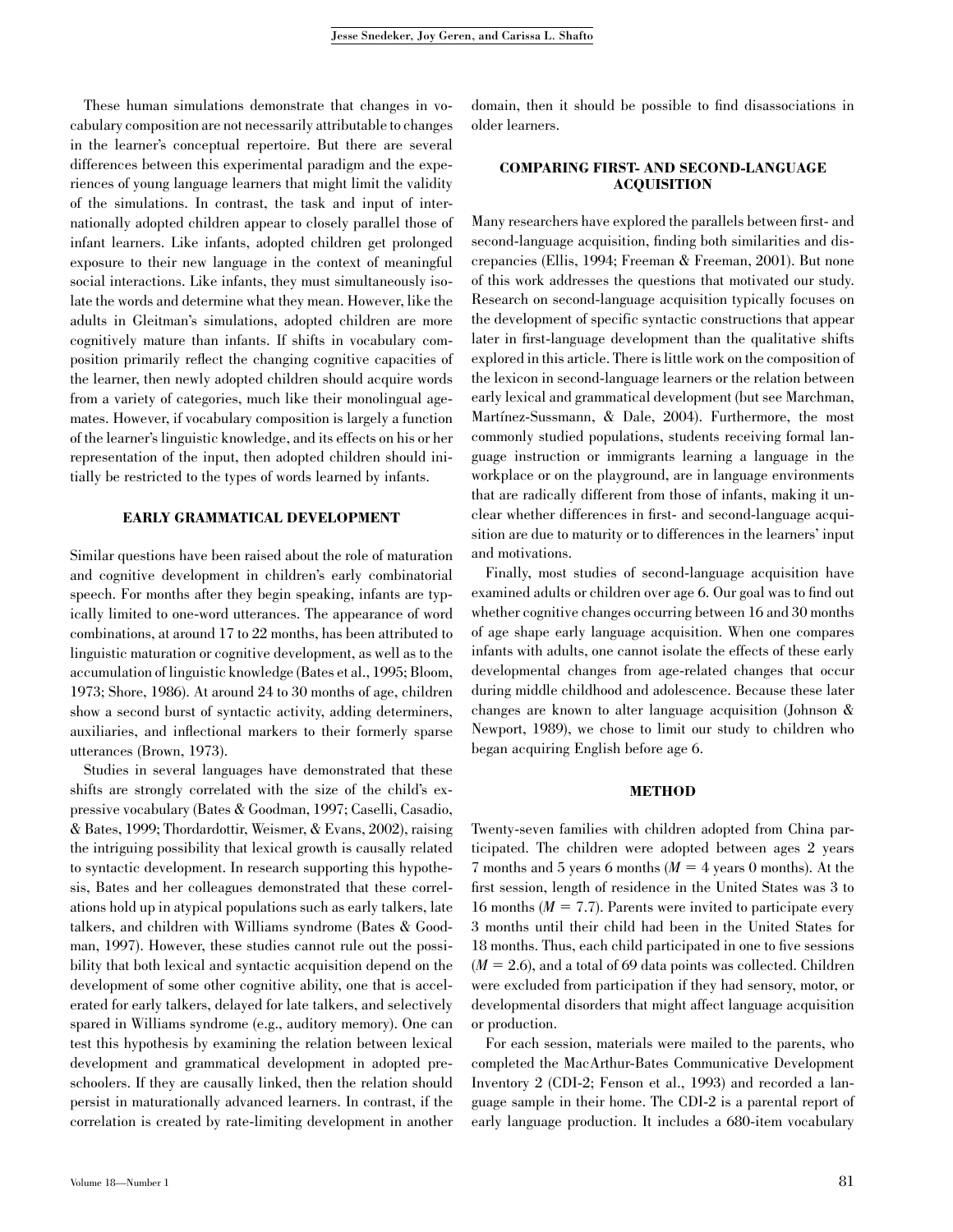checklist and a 37-item forced-choice sentence-complexity measure, which asks about the child's use of inflectional morphemes. The CDI-2 is normed for children ages 16 through 30 months, but has also been used with older children with limited language skills (Berglund, Eriksson, & Johansson, 2001). The language sample consisted of an hour-long recording of the parent and child playing with a standard toy set.

Parental reports for the adopted preschoolers were compared with those of monolingual infants. Each CDI-2 from an adopted child was matched to one from an infant with the same reported vocabulary size  $(\pm 7\%)$ . The control infants ranged in age from 1 year 6 months to 2 years 9 months  $(M = 2$  years 2 months). No speech samples were recorded for the control children because the CDI-2 has been extensively validated in this population (see Fenson et al., 1993).

#### RESULTS

# Children's Spontaneous Speech

To validate the use of the CDI-2 in internationally adopted preschoolers, we transcribed the speech sample from the first session (available for 23 participants) and analyzed the first 100 intelligible utterances using the CLAN program (MacWhinney, 2000). The number of word types in the sample was highly correlated with CDI-2 vocabulary size,  $r = .74$ ,  $F(1, 21) =$ 26.19,  $p_{\text{rep}} > .99$ . Parental reports also accurately reflected the syntactic complexity of the children's speech. The child's mean length of utterance in morphemes (MLU) was correlated with his or her score on the sentence-complexity metric,  $r = .63, F(1, 21)$  $= 13.99, p_{\text{ren}} > .98$ . These correlations are comparable to those observed in typically developing infants. For example, Beeghley, Jernberg, and Burrows (1989) found a correlation of .79 between the number of word types and vocabulary size on a similar checklist at 25 months of age, and Dale (1991) found a correlation of .76 between MLU and sentence-complexity scores at 24 months.

#### Rate of Acquisition

Because the number of sessions varied across participants, we conducted simple regressions using the first data point contributed by each child and constructed hierarchical linear models (Bryk & Raudenbush, 1992) for the full data set (with observation as the random variable at Level 1 and child as the random variable at Level 2).<sup>2</sup>

As Figure 1 suggests, the children's vocabulary grew rapidly in the 1st year, resulting in a robust linear relation between time and vocabulary size for observations made in the first 12 months after arrival. This finding was reliable in both the simple regression,  $R^2 = .43$ ,  $F(1, 21) = 16.10$ ,  $p_{\text{rep}} > .98$ , and the hierarchical regression,  $R_{y,y}^2 = .38$ ,  $t(22) = 11.24$ ,  $p_{\text{rep}} > .99$ . There



Fig. 1. Vocabulary growth in the internationally adopted preschoolers as a function of time in the United States. The secondary y-axis plots the mean vocabulary size of infants of different ages in the norming sample for the Communicative Development Inventory 2 (CDI-2; Fenson et al., 1993), providing age-equivalence scores for the adopted children.

was no effect of time on vocabulary size for observations made after 12 months ( $Fs < 1$ , n.s.), suggesting that many children reached ceiling on the CDI-2 by this time. The child's age at the time of arrival (AoA) was also a reliable predictor of vocabulary size in both the simple regression,  $R^2 = .15$ ,  $F(1, 20) = 7.23$ ,  $p_{\text{rep}}$ > .93, and the hierarchical regression,  $R_{yy}^2 = .17$ ,  $t(21) = 2.64$ ,  $p_{\text{rep}} > .95$ . Older adoptees had larger vocabularies. However, there was no interaction between time and AoA in either the simple regression,  $R^2 = .01$ ,  $F(1, 19) < 1$ , n.s., or the hierarchical regression,  $R_{y,y}^2 = .01$ ,  $t(21) < 1$ , n.s., which suggests that AoA had its effect in the first 3 months after arrival.

The secondary  $\gamma$ -axis of Figure 1 makes it possible to compare vocabulary size in the adopted children with the CDI-2 norms for infant learners (Fenson et al., 1993). After 3 months in the United States, adopted preschoolers had vocabularies that rivaled those of 24-month-olds, who have been speaking for about a year. Thus, internationally adopted preschoolers initially acquire words at roughly 4 times the rate of infants. This suggests that development or prior experience with a language can accelerate the pace of early word learning.

# Vocabulary Composition

When children are near the ceiling of the CDI-2, our measures of vocabulary composition will necessarily reflect the composition of the checklist. We therefore removed from our analyses observations in which the child had acquired more than 90% of the words on the CDI-2. The remaining sample included 48 observations from 22 participants. We counted the number of words that each child produced and calculated the proportion of those

<sup>&</sup>lt;sup>2</sup>For more information on the hierarchical linear models, see http:// www.wjh.harvard.edu/ $\sim$ lds/pdfs/HLM-info.pdf.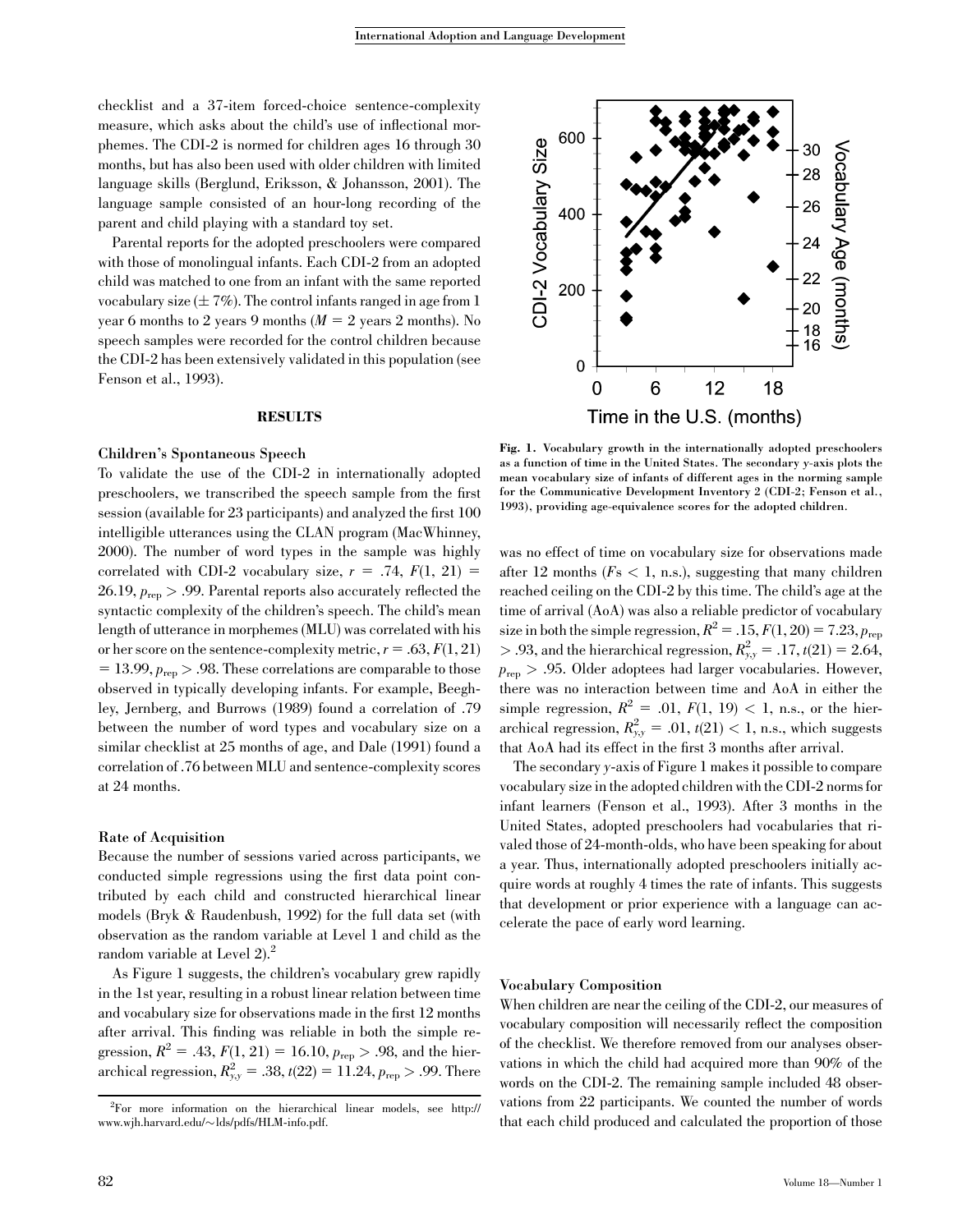words that were nouns, the proportion that were verbs, and the proportion that were closed-class items (noun, verb, and closedclass proportion, respectively). For each of these lexical categories, we performed a simple stepwise regression using the first observation from each child and a hierarchical stepwise analysis on the full data set. Vocabulary size, AoA, and the interaction between AoA and vocabulary size were entered as predictors.

The adopted preschoolers showed the same shifts in vocabulary composition as the infant learners (Fig. 2). The proportion of nouns decreased as the children's vocabularies grew, while the proportions of verbs and closed-class items increased (see Table 1).<sup>3</sup> Neither AoA nor the AoA-by-vocabulary-size interaction entered the regressions. We compared the data from each adoptee's first observation with the data from the control infant for that session by conducting paired  $t$  tests and stepwise regressions (see Table 2). $^4$  For all three lexical classes, there was no reliable difference between the groups in the  $t$  tests. In the stepwise analyses, there were robust effects of vocabulary size, but group (adoptee vs. control) and the group-by-vocabulary-size interaction did not enter any of these regressions. Thus, although older children learn words more rapidly than infants, they show similar shifts in vocabulary composition as their lexicon grows.

Although we cannot conclude that there were no qualitative differences between the vocabularies of the adoptees and control infants, we can infer that any such effects were much smaller than the observed effects of vocabulary size. The regressions summarized in Table 2 had the power to detect effects of this size with virtual certainty ( $\lambda = .94 - .98$  for  $\eta^2 = .25$ ) and to detect much smaller effects approximately half the time ( $\lambda = .50 - .58$ ) for  $\eta^2 = .08$ ).

Some researchers have suggested that the early noun advantage on the CDI-2 could be an artifact of the checklist's composition (because more nouns than verbs or closed-class words are included). Were this true, the dominance of nouns should have disappeared when we recoded the data as the proportion of the listed words within each category that the child knew (e.g., nouns known/total CDI-2 nouns), but the differences persisted. Children produced a greater proportion of the listed nouns and verbs than the listed closed-class items,  $ts(21) > 5$ ,  $p_{\text{rep}} > .99$ . When vocabulary was under 500 words, children also produced a greater proportion of the nouns than the verbs—a pattern that reversed in vocabularies over 500 words,  $ts > 2.3$ ,  $p_{\text{rep}} > .90$ .

#### Grammatical Development

Infants typically begin combining words when they have a vocabulary of 50 to 200 words (Bates & Goodman, 1997). The 4



Fig. 2. Vocabulary composition as a function of expressive vocabulary size on the Communicative Development Inventory 2 (CDI-2). The proportion of known words that were (a) nouns, (b) verbs, and (c) closedclass items is graphed for the adopted preschoolers and the vocabularymatched control infants, along with the regression line for the adoptees.

adoptees and 5 control infants whose parents said that they were not combining words frequently at the first observation session all had vocabularies under 300 words. Thus, vocabulary size was a marginal predictor of frequent combinations in a logistic regression on the adoptees' data set,  $R^2 = .70$ ,  $\chi(1, N = 27) =$ 

<sup>&</sup>lt;sup>3</sup>If we had restricted our analyses to participants producing less than 75% of the words on the CDI-2, these effects would have persisted in the hierarchical analyses for nouns,  $t(14) = 2.24$ ,  $p_{\text{rep}} > .88$ ; for verbs,  $t(14) = 3.54$ ,  $p_{\text{rep}} > .96$ ; and for closed-class items,  $t(14) = 3.08, p_{\text{rep}} > .95$ .

<sup>4</sup> Hierarchical analyses were not conducted because the control children contributed just one observation each.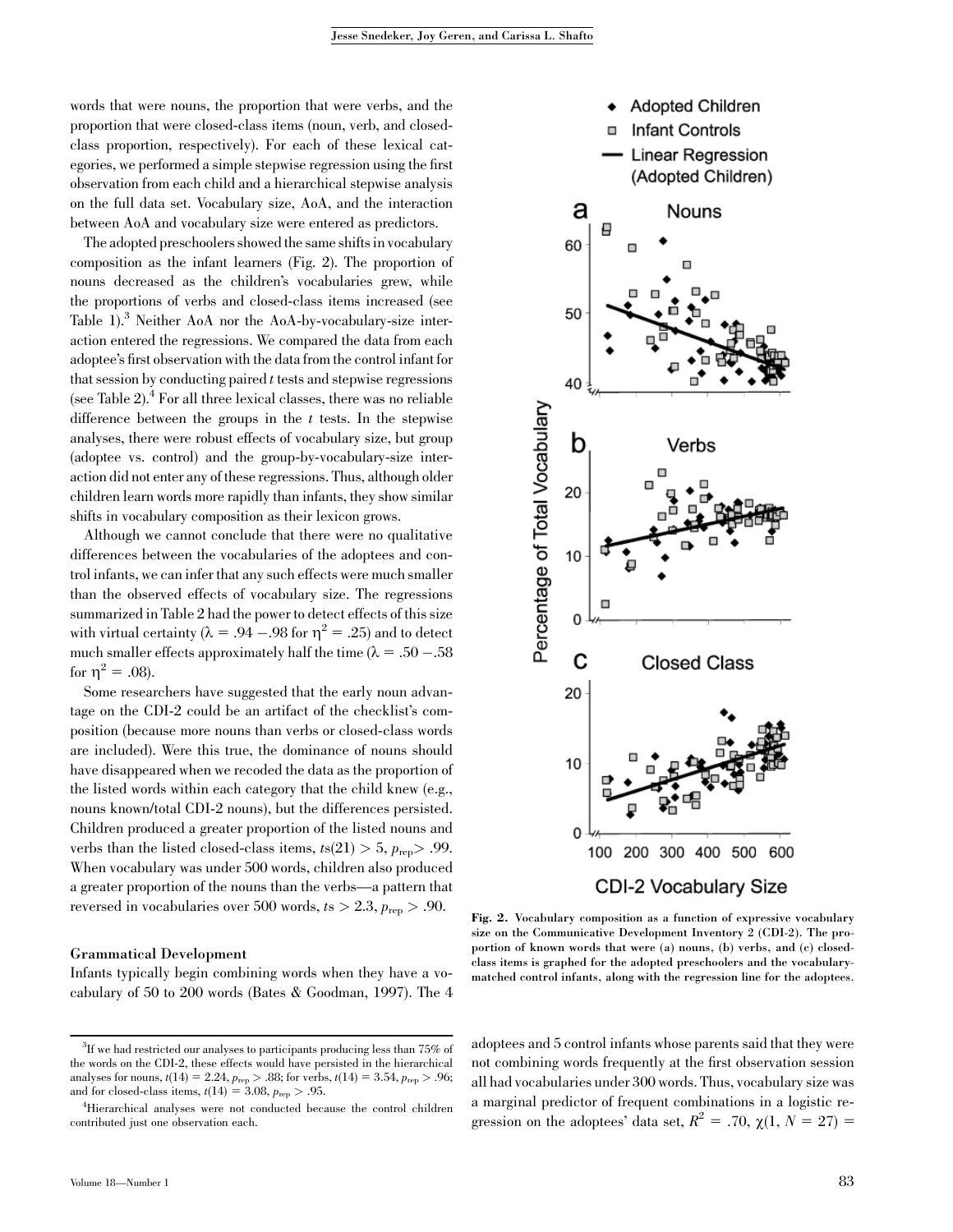| Measure and analysis    | Vocabulary size                 | Age of arrival             | Age of Arrival $\times$ Vocabulary Size |
|-------------------------|---------------------------------|----------------------------|-----------------------------------------|
| Noun proportion         |                                 |                            |                                         |
| Simple regression       | $R^2 = .31$                     | $R^2 = .05$                | $R^2 = .06$                             |
|                         | $F(1, 20) = 9.09, p < 0.01*$    | $F(1, 19) = 1.24, p > .2$  | $F(1, 19) = 1.78, p > 0.1$              |
| Hierarchical regression | $R_{xx}^2 = .38$                | $R_{xx}^2 = .02$           | $R_{xx}^2 = .02$                        |
|                         | $t(21) = 4.37, p < .001**$      | $t(20) = 1.23, p > .2$     | $t(20) = 1.10, p > .2$                  |
| Verb proportion         |                                 |                            |                                         |
| Simple regression       | $R^2 = .39$                     | $R^2 < .01$                | $R^2 < .01$                             |
|                         | $F(1, 20) = 12.74, p < .005*$   | $F(1, 19) < 1$ , n.s.      | $F(1, 19) < 1$ , n.s.                   |
| Hierarchical regression | $R_{xx}^2 = .34$                | $R_{xx}^2 < .01$           | $R_{xx}^2 < .01$                        |
|                         | $t(21) = 2.95, p < 0.01*$       | $t(20) = 1.04, p > .2$     | $t(20) = 1.09, p > .2$                  |
| Closed-class proportion |                                 |                            |                                         |
| Simple regression       | $R^2 = .43$                     | $R^2 = .07$                | $R^2 = .07$                             |
|                         | $F(1, 20) = 14.81, p < .001*$   | $F(1, 19) = 2.71, p > 0.1$ | $F(1, 19) = 2.69, p > 0.1$              |
| Hierarchical regression | $R_{xx}^2 = .45$                | $R_{xx}^2 = .03$           | $R_{xx}^2 = .03$                        |
|                         | $t(21) = 6.94, p < .001**$      | $t(20) = 1.07, p > .2$     | $t(20) < 1$ , n.s.                      |
| Sentence complexity     |                                 |                            |                                         |
| Simple regression       | $R^2 = .67$                     | $R^2 = .02$                | $R^2 = .02$                             |
|                         | $F(1, 25) = 49.76, p < .001$ ** | $F(1, 24) = 1.96, p > 0.1$ | $F(1, 24) = 1.29, p > .2$               |
| Hierarchical regression | $R_{xx}^2 = .66$                | $R_{xx}^2 = .02$           | $R_{xx}^2 = .01$                        |
|                         | $t(26) = 12.83, p < .001**$     | $t(25) = 1.54, p > .1$     | $t(25) < 1$ , n.s.                      |

#### TABLE 1

Results of the Stepwise Regressions for Internationally Adopted Preschoolers

Note. The noun proportion was calculated by taking the number of nouns that the child was reported to know and dividing it by the total number of words that the child knew. Verb proportion and closed-class proportion were calculated in the same manner. In all cases, vocabulary size was the first and only factor to enter the regression. The  $R^2$  values for age of arrival and Age of Arrival  $\times$  Vocabulary Size are the additional variance that this factor would have accounted for had it entered the regression after vocabulary size.  $n_{\text{rep}} > .95.$   $\text{*}p_{\text{rep}} > .99$ .

3.67,  $p = .055$ ,  $p_{\text{rep}} > .87$ , and a reliable predictor in a logistic regression on the combined data set,  $R^2 = .78$ ,  $\chi(1, N = 54) =$ 6.13,  $p_{\text{rep}} > .94$ . Participant group was not a reliable predictor in the combined data set,  $R^2 = .01$ ,  $\chi(1, N = 54) < 1$ , n.s. As Figure 3 illustrates, sentence-complexity scores were also robustly correlated with vocabulary size in the adopted children and the control infants (Table 1), mirroring previous results in typically developing infants (Bates & Goodman, 1997). AoA and

its interaction with vocabulary size were not significant predictors of sentence complexity (Table 1), and the adoptees and control infants did not differ reliably on this measure (Table 2).

### DISCUSSION

The internationally adopted preschoolers went through the same shifts in early language development as typically developing

#### TABLE 2

|  |  |  |  | Results of the t Tests and Stepwise Regressions Comparing Internationally Adopted Preschoolers and Infant Learners |  |
|--|--|--|--|--------------------------------------------------------------------------------------------------------------------|--|
|  |  |  |  |                                                                                                                    |  |

|                         |                         | Simple stepwise regressions     |                           |                                |  |  |
|-------------------------|-------------------------|---------------------------------|---------------------------|--------------------------------|--|--|
| Measure                 | Paired $t$ test (group) | Vocabulary size                 | Group                     | Group $\times$ Vocabulary Size |  |  |
| Noun proportion         | $t(21) = 1.48, p > .1$  | $R^2 = .43$                     | $R^2 = .03$               | $R^2 = .01$                    |  |  |
|                         |                         | $F(1, 42) = 41.50, p < .001**$  | $F(1, 41) = 2.63, p > .1$ | $F(1, 41) < 1$ , n.s.          |  |  |
| Verb proportion         | $t(21) < 1$ , n.s.      | $R^2 = .26$                     | $R^2 < 01$                | $R^2 < .01$                    |  |  |
|                         |                         | $F(1, 42) = 14.59, p < .001**$  | $F(1, 41) < 1$ , n.s.     | $F(1, 41) < 1$ , n.s.          |  |  |
| Closed-class proportion | $t(21) < 1$ , n.s.      | $R^2 = .41$                     | $R^2 < .01$               | $R^2 < .01$                    |  |  |
|                         |                         | $F(1, 42) = 28.66, p < .001**$  | $F(1, 41) < 1$ , n.s.     | $F(1, 41) < 1$ , n.s.          |  |  |
| Sentence complexity     | $t(26) < 1$ , n.s.      | $R^2 = .74$                     | $R^2 < .01$               | $R^2 < .01$                    |  |  |
|                         |                         | $F(1, 52) = 149.15, p < .001**$ | $F(1, 51) < 1$ , n.s.     | $F(1, 51) < 1$ , n.s.          |  |  |

Note. The noun proportion was calculated by taking the number of nouns that the child was reported to know and dividing it by the total number of words that the child knew. Verb proportion and closed-class proportion were calculated in the same manner. In all cases, vocabulary size was the first and only factor to enter the regression. The  $R^2$  values for group and Group  $\times$  Vocabulary Size are the additional variance that this factor would have accounted for had it entered the regression after vocabulary size.

 $^{**}\!p_{\rm rep} >$  .99.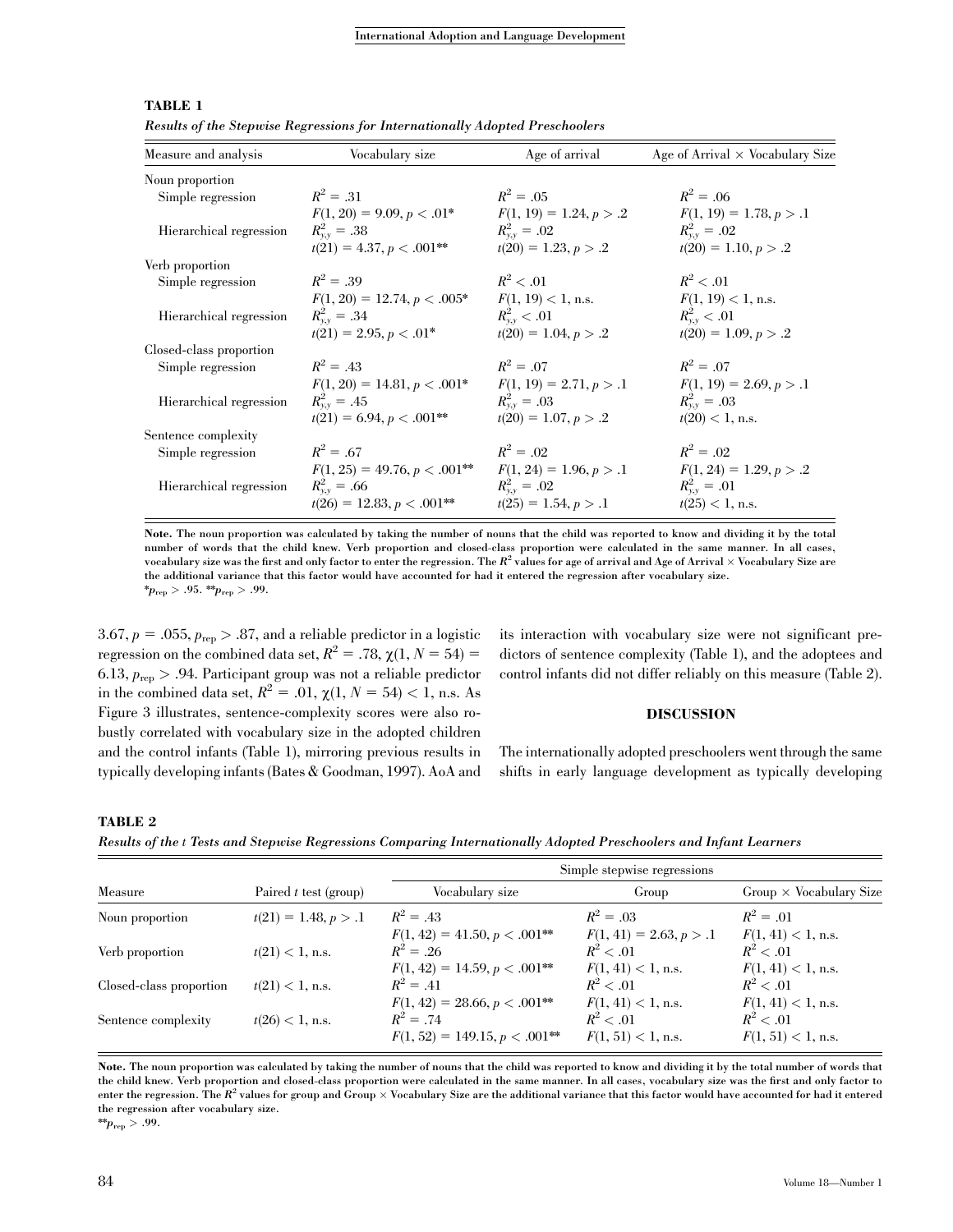

Fig. 3. Sentence complexity as a function of expressive vocabulary size on the Communicative Development Inventory 2 (CDI-2). Results for the adopted preschoolers and the vocabulary-matched control infants are graphed, along with the regression line for the adoptees.

infants. Like infants, they initially learned a disproportionate number of nouns, developing a more balanced lexicon over time. Like infants, they initially produced utterances that lacked inflectional morphemes and closed-class words, which were gradually added as vocabulary grew. In infants, these shifts might be credited to general cognitive or maturational changes. However, these adoptees were substantially older; presumably they had already acquired any possible cognitive and maturational prerequisites for early language development.<sup>5</sup> Thus, our results strongly suggest that these features of early language production are due to the nature of the learning problem rather than the limitations of infant learners.

Like any natural experiment, ours had unavoidable confounds. Had we found qualitative differences between the infants and adoptees, we would not have known whether they were attributable to maturation, prior linguistic experience, or early deprivation. Because we found no reliable qualitative differences, we can infer that none of these variables had reliable effects or that two or more did so but tidily canceled each other out. We consider the latter possibility unlikely.

There is, however, one way in which the preschoolers differed from infant learners. Whereas infants initially learn words quite

concept, or they might be more likely to encode the input or better able to retain it. Improvements in these processes during infancy could play a role in the acceleration of lexical development that typically occurs during the 2nd and 3rd years of life. Research on early vocabulary composition has centered on Gentner's (1982) noun-dominance hypothesis. The relation between our data and this hypothesis depends on how it is formulated. Many readers have interpreted it as a developmental hypothesis. For example, Hoff (2001) stated: ''According to

Gentner the relational meanings encoded in verbs are less available to young children through nonlinguistic experience. Thus, children acquire nouns before verbs because the concepts encoded by nouns are earlier cognitive developments than the concepts encoded by verbs'' (p. 157). Our results clearly weigh against this interpretation of the hypothesis. If vocabulary shifts are driven by conceptual development, then these shifts should not have occurred in the adopted preschoolers, because they presumably developed the relevant concepts as toddlers.

slowly, the adoptees hit the ground running, going through the same stages as infants but more quickly. Thus, although we found no influence of maturational status on the qualitative features of early language acquisition, the speed of acquisition was clearly affected. Few existing proposals can account for the uniformity of this acceleration. Perhaps it reflects the development of domain-general processes affecting learning rate. Older children might require fewer exposures to link a word and

In subsequent writings, however, Gentner has rejected this developmental account, arguing instead that the vocabulary shift is caused by children's growing knowledge of how their language packages event components into words (Gentner & Boroditsky, 2001). For example, whereas English typically encodes manner of motion in the verb (walk) and path in the preposition (up), Spanish prefers to encode path in the verb (ascender; see Talmy, 1975). Although this version of noun dominance is a contingent-acquisition hypothesis, it is not clear what predictions it makes for early second-language acquisition. On the one hand, if children simply attempt to map secondlanguage labels onto the conceptual conflations provided in their first language, then we would expect precocious verb learning to the degree that verb semantics in the two languages are aligned. We found no evidence of this in the adoptees, despite the fact that many common verbs in English and the Chinese languages have similar meanings (Snedeker, Li, & Yuan, 2003). On the other hand, if children attempt to map second-language labels directly to prelinguistic representations of event components, then the noun-dominance hypothesis would predict that second-language verb learning, like firstlanguage verb learning, should initially be slow and effortful, accelerating as the child learns language-specific conflation patterns. Our data are consistent with this reading of the noundominance hypothesis, as well as with Gleitman's informationchange hypothesis (Gillette et al., 1999; Snedeker & Gleitman, 2004).

<sup>&</sup>lt;sup>5</sup>We confirmed this by having parents assess their children's performance on developmental milestones that typically coincide with early acquisition. The internationally adopted preschoolers  $(n = 20)$  passed 89% of these milestones, whereas the vocabulary-matched infants  $(n = 20)$  passed only 53%.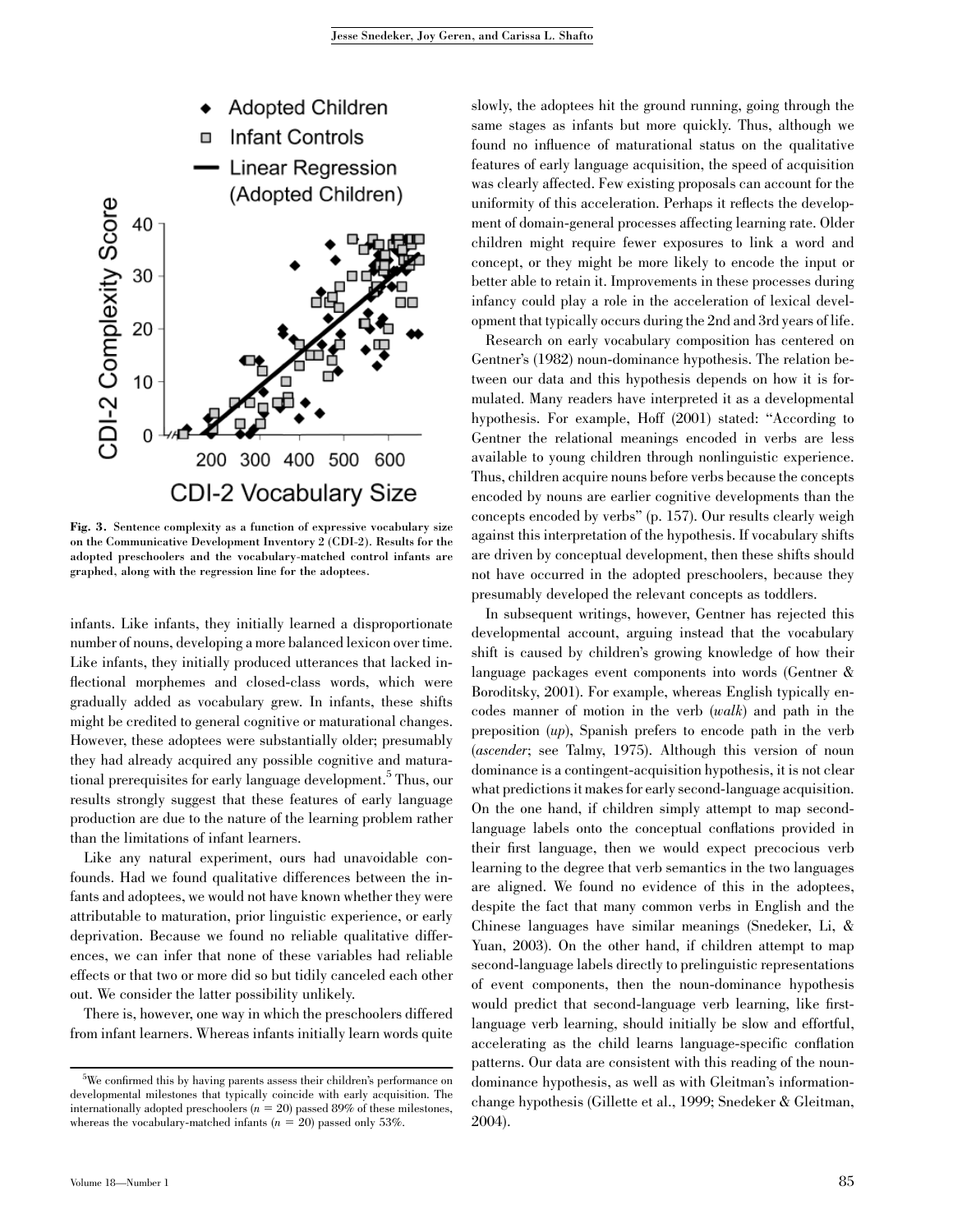Our claims are fairly modest and easily misconstrued. We are not suggesting that there are no cognitive prerequisites of early language development. To learn a language, a child must be able to perceive linguistic input, store it, analyze it, recall linguistic elements, and recombine them. Nor are we claiming that the time course of language acquisition is unaffected by maturation. For example, our data are consistent with theories in which the onset of word production depends on some prior maturational event.

We are merely arguing that two characteristic features of early language production—developmental shifts in vocabulary composition and the synchrony between lexical and grammatical development—need not be attributed to maturation or cognitive development. Maturation may explain why 15-montholds produce words and 5-month-olds do not. But there is no need to invoke immaturity to explain why 1-year-olds learn few verbs or fail to use grammatical morphemes. Older and wiser learners show similar lapses when they are placed in the same epistemic situation as infants.

Acknowledgments—We thank Laura Ax, Isabel Martin, Caroline Whiting, and Nicole Gavel for their assistance; Lila and Henry Gleitman for inspiration and conversation; and the families who participated for their altruism. This research was supported by the Roger Brown Fund and the National Science Foundation (BCS-0418423) and was presented at the 27th annual conference of the Cognitive Science Society (July 2005; Stressa, Italy) and the 29th annual Boston University Conference on Language Development (November 2004; Boston). The clinical implications of this study are discussed in Geren, Snedeker, and Ax (2005).

#### **REFERENCES**

- Bates, E., Dale, P.S., & Thal, D. (1995). Individual differences and their implications for theories of language development. In P. Fletcher & B. MacWhinney (Eds.), The handbook of child language (pp. 96–151). Oxford, England: Blackwell.
- Bates, E., & Goodman, J.C. (1997). On the inseparability of grammar and the lexicon: Evidence from acquisition, aphasia, and realtime processing. Language and Cognitive Processes, 12, 507–584.
- Beeghley, M., Jernberg, E., & Burrows, E. (1989, April). Validity of the Early Language Inventory (ELI) for use with 25-month-olds. Paper presented at the annual meeting of the Society for Research in Child Development, Kansas City, MO.
- Berglund, E., Eriksson, M., & Johansson, I. (2001). Parental reports of spoken language skills in children with Down Syndrome. Journal of Speech, Language and Hearing Research, 44, 179–191.
- Bloom, L. (1973). One word at a time: The use of single-word utterances before syntax. The Hague, The Netherlands: Mouton.
- Brown, R. (1973). A first language: The early stages. Cambridge, MA: Harvard University Press.
- Bryk, A., & Raudenbush, S.W. (1992). Hierarchical linear models for social and behavioral research: Applications and data analysis methods. Newbury Park, CA: Sage.
- Caselli, M.C., Casadio, P., & Bates, E. (1999). A comparison of the transition from first words to grammar in English and Italian. Journal of Child Language, 26, 69–111.
- Dale, P. (1991). The validity of a parent report measure of vocabulary and syntax at 24 months. Journal of Speech and Hearing Research, 34, 565–571.
- Ellis, R. (1994). The study of second language acquisition. Oxford, England: Oxford University Press.
- Fenson, L., Dale, P., Reznick, J.S., Thal, D., Bates, E., Hartung, J.P., Pethick, S., & Reilly, J.S. (1993). MacArthur Communicative Development Inventories: User's guide and technical manual. San Diego, CA: Singular.
- Freeman, D.E., & Freeman, Y.S. (2001). Between worlds: Access to second language acquisition (2nd ed.). Portsmouth, NH: Heinemann.
- Gentner, D. (1982). Why nouns are learned before verbs: Linguistic relativity versus natural partitioning. In S.A. Kuczaj, II (Ed.), Language development: Vol. 2. Language, thought, and culture (pp. 31–53). Hillsdale, NJ: Erlbaum.
- Gentner, D., & Boroditsky, L. (2001). Individuation, relativity, and early word learning. In M. Bowerman & S. Levinson (Eds.), Language acquisition and conceptual development (pp. 215–256). New York: Cambridge University Press.
- Geren, J., Snedeker, J., & Ax, L. (2005). Starting over: A preliminary study of early lexical and syntactic development in internationally adopted preschoolers. Seminars in Speech and Language, 26, 44–53.
- Gillette, J., Gleitman, H., Gleitman, L., & Lederer, A. (1999). Human simulation of vocabulary learning. Cognition, 73, 135–176.
- Gleitman, L.R., & Newport, E.L. (1995). The invention of language by children. In L.R. Gleitman & M. Liberman (Eds.), An invitation to cognitive science: Vol. 1. Language (pp. 1–25). Cambridge, MA: MIT Press.
- Glennen, S., & Masters, M.G. (2002). Typical and atypical language development in infants and toddlers adopted from Eastern Europe. American Journal of Speech-Language Pathology, 11, 417– 433.
- Goldin-Meadow, S., & Feldman, H. (1977). The development of language-like communication without a language model. Science, 197, 401–403.
- Gopnik, A., & Meltzoff, A.N. (1997). Words, thoughts, and theories. Cambridge, MA: Bradford/MIT Press.
- Hoff, E. (2001). Language development. Belmont, CA: Wadsworth Thomson Learning.
- Huttenlocher, J., Smiley, P., & Ratner, H. (1983). What do word meanings reveal about conceptual development? In T. Wannamacher & W. Seiler (Eds.), The development of word meanings and concepts (pp. 210–233). Berlin, Germany: Springer-Verlag.
- Johnson, J., & Newport, E. (1989). Critical period effects in second language learning. Cognitive Psychology, 21, 60–99.
- Landau, B., & Gleitman, L.R. (1985). Language and experience: Evidence from the blind child. Cambridge, MA: Harvard University Press.
- Lenneberg, E. (1967). Biological foundations of language. New York: Wiley.
- Macnamara, J. (1972). Cognitive basis of language learning in infants. Psychological Review, 79, 1–13.